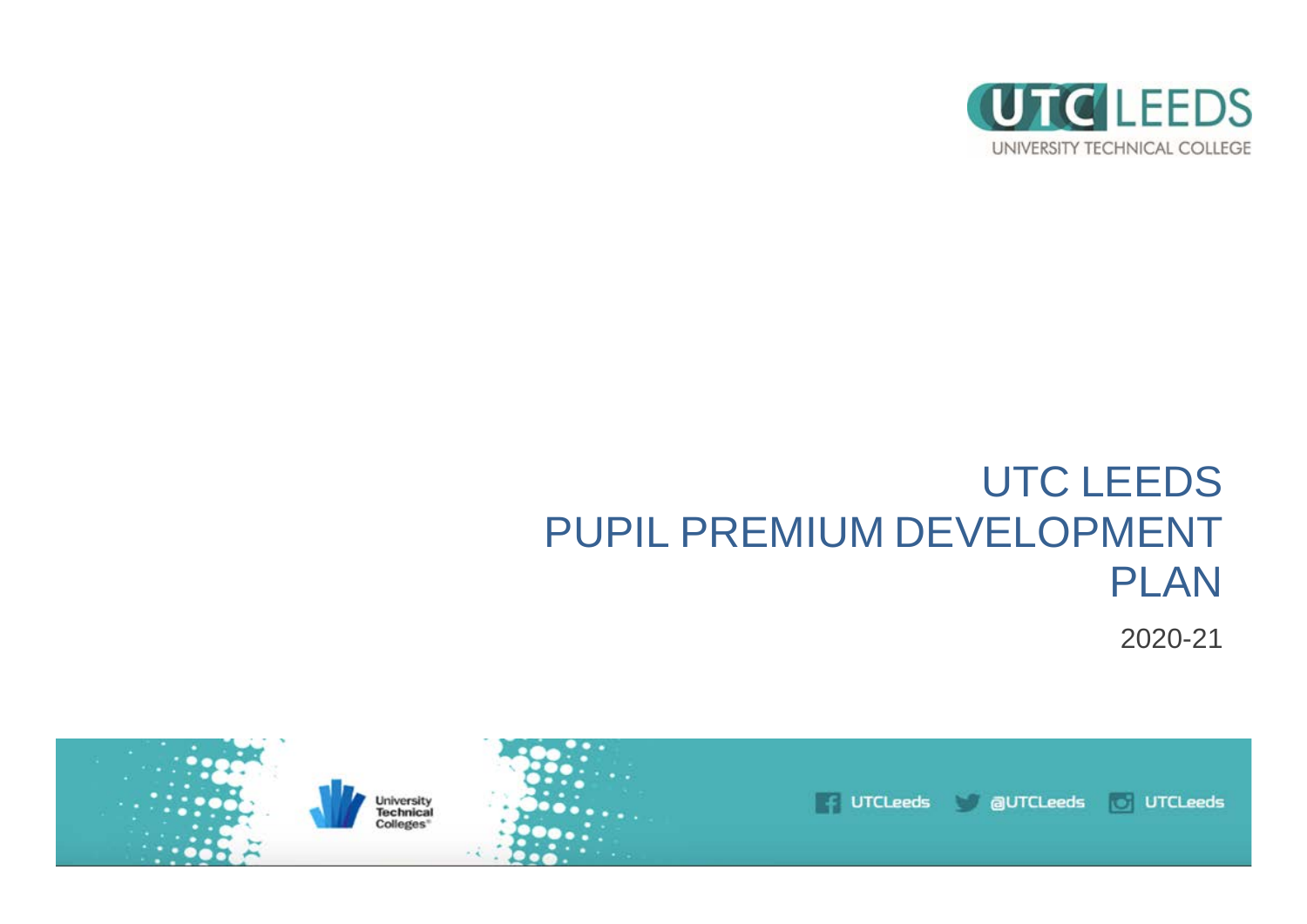## **OVERVIEW**

Publicly-funded schools in England get extra funding from the government to help them improve the attainment of their disadvantaged pupils.

Evidence shows that children from disadvantaged backgrounds:

- generally face extra challenges in reaching their potential at school
- often do not perform as well as their peers

The pupil premium grant is designed to allow schools to help disadvantaged pupils by improving their progress and the exam results they achieve.

Schools get £935 for every secondary age pupil who claims free school meals, or who has claimed free school meals in the last 6 years.

Schools get £2,300 for every pupil who has left local authority care through adoption, a special guardianship order or child arrangements order.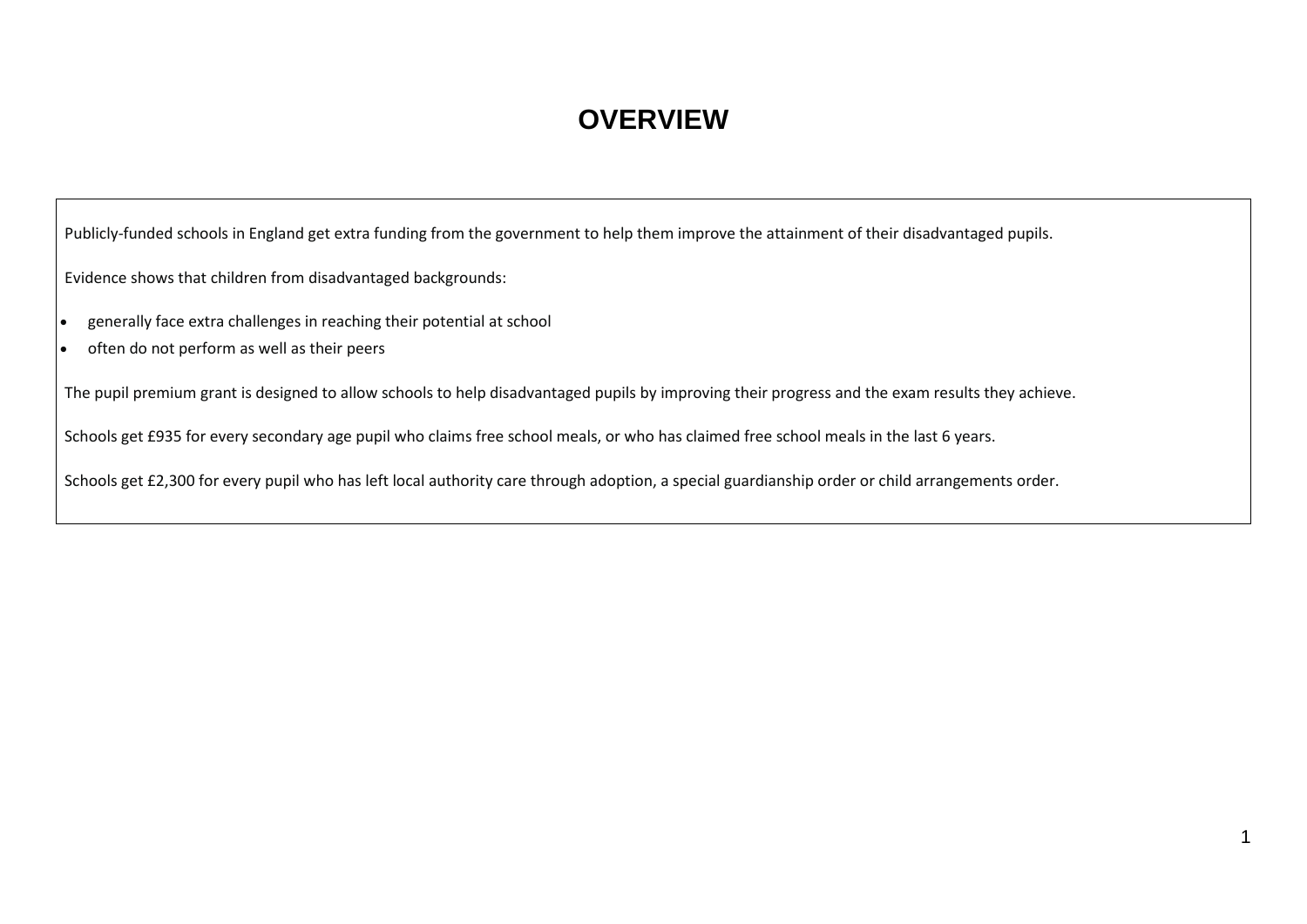# **DEVELOPMENT PLAN (2020-21)**

| <b>Academy Details</b>            |                  |  |                 |     |                          |  |                       |          |  |                                                  |                |  |            |                |            |  |  |  |
|-----------------------------------|------------------|--|-----------------|-----|--------------------------|--|-----------------------|----------|--|--------------------------------------------------|----------------|--|------------|----------------|------------|--|--|--|
|                                   |                  |  |                 |     |                          |  |                       |          |  | Dates this strategy will be internally reviewed: |                |  |            |                |            |  |  |  |
| Setting                           | <b>UTC Leeds</b> |  |                 |     | 2020-21<br>Academic Year |  |                       | T1       |  | 4th Dec                                          | T <sub>2</sub> |  | $26th$ Feb | T <sub>3</sub> | $9th$ July |  |  |  |
| <b>Total annual</b><br>PP budget: | £58,255          |  |                 |     |                          |  | No. of PP on-roll (%) | 26% (85) |  |                                                  | PP No. Year 10 |  | 36         |                |            |  |  |  |
|                                   | £955 $p/p$       |  | Total<br>N.O.R. | 333 |                          |  | % PP National         | 28.6%    |  | PP No. Year 11                                   |                |  | 30         |                |            |  |  |  |
| <b>Total annual</b>               | £7,035           |  |                 |     |                          |  |                       |          |  |                                                  | PP No. Post 16 |  |            |                |            |  |  |  |
| CLA budget:                       | £2,345 $p/p$     |  |                 |     |                          |  | No. CLA on-roll       | 3        |  |                                                  |                |  |            |                |            |  |  |  |
| Covid-19                          | £15,600          |  |                 |     |                          |  |                       |          |  |                                                  |                |  |            |                |            |  |  |  |
| Catch-up<br>Premium               | £80 $p/p$        |  |                 |     |                          |  |                       |          |  |                                                  |                |  |            |                |            |  |  |  |

\* *Funding based on number of PP students in 2020-21* \*\* *FSM data from SFR20\_2016\_National\_Tables (table 3a)*

| <b>Attainment 2019-20</b>                 |              |               |                       | <b>National Data</b> |               |                       |  |  |
|-------------------------------------------|--------------|---------------|-----------------------|----------------------|---------------|-----------------------|--|--|
| Measure:                                  | All students | Disadvantaged | Non-<br>Disadvantaged | All students         | Disadvantaged | Non-<br>Disadvantaged |  |  |
| % achieving Grade 4+ in English and Maths | 73%          | 64%           | 79%                   | 64% (2019)           | 44.3% (2019)  | 71.2% (2019)          |  |  |
| % achieving Grade 5+ on English and Maths | 37%          | 39%           | 38%                   | 43.2% (2019)         | 24.7% (2019)  | 49.9% (2019)          |  |  |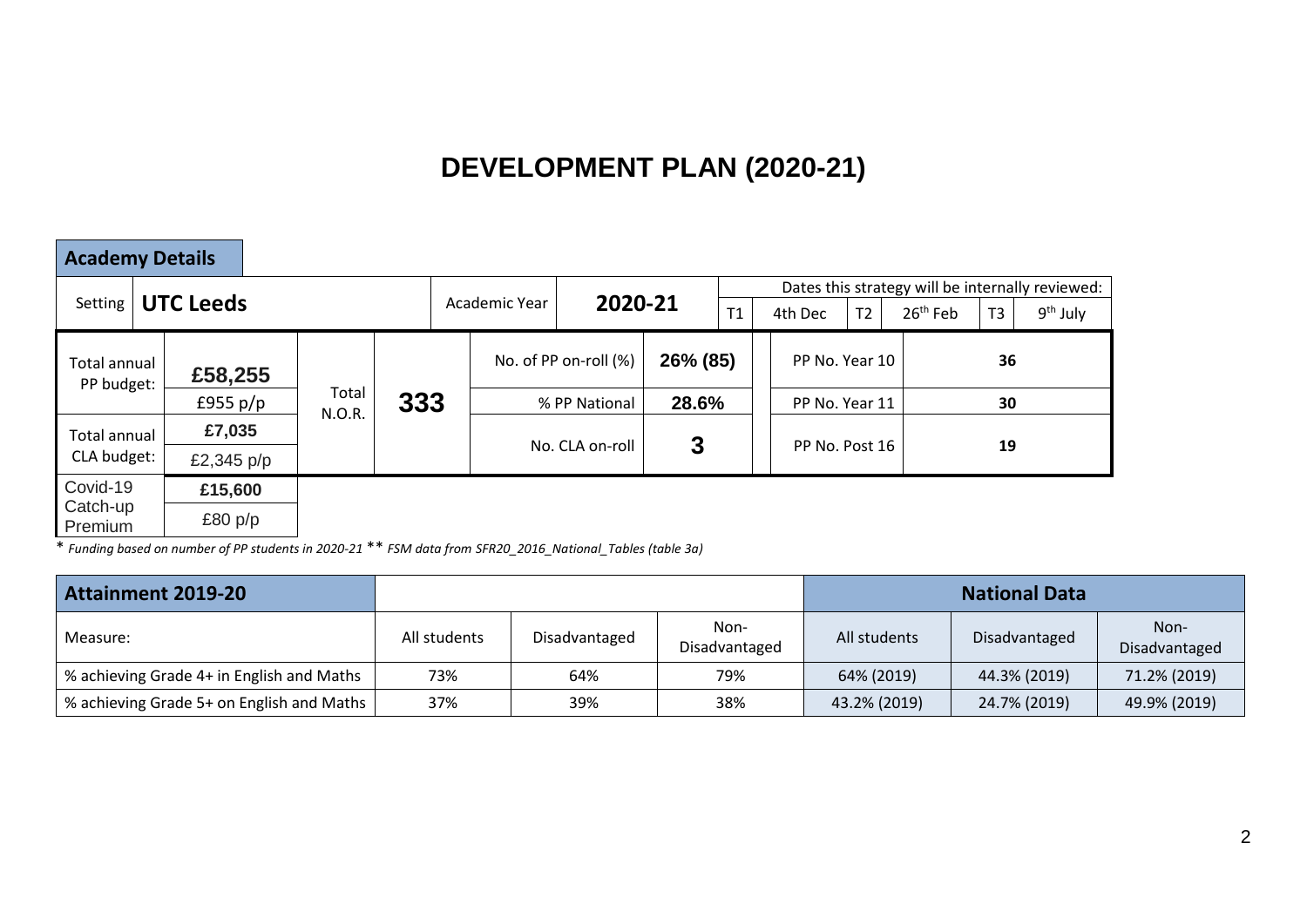| Key priorities for 2020-2021                                                                              |    | <b>Progress towards targets (RAG)</b> |  |  |  |  |
|-----------------------------------------------------------------------------------------------------------|----|---------------------------------------|--|--|--|--|
| Remove the progress and attainment gaps between PP and SEN(D) students and non-PP and non-SEN(D) students | T1 |                                       |  |  |  |  |
| FTEs for PP and SEN(D) students are at national or below by the end of the 2020-21 academic year          |    |                                       |  |  |  |  |
| PA for PP and SEN(D) students to be at national or better by the end of the 2020-21 academic year         | Τ1 |                                       |  |  |  |  |

| Analysis of PP spending 2019-20<br>(inicial E65,880)                                |         |                                                                 |                                                                                                                                       |  |  |  |
|-------------------------------------------------------------------------------------|---------|-----------------------------------------------------------------|---------------------------------------------------------------------------------------------------------------------------------------|--|--|--|
| <b>Strategies focusing on: Outcomes in Attainment and Progress</b>                  | Cost(f) | <b>EEF</b> focus                                                | Impact                                                                                                                                |  |  |  |
| Targeted students for numeracy and literacy groups                                  | £1050   | Small group tuition                                             | Diagnostic testing (CATS) identified<br>students to target.                                                                           |  |  |  |
| TA delivering small group and 1:1 intervention (Maths and English)                  | £4500   | Small group tuition and One to one<br>tuition                   | <b>Qualified English teacher TA weekly</b><br>intervention and continued<br>virtually. Maths started January.                         |  |  |  |
| Literacy leader coordinates literacy programme                                      | £800    | Reading comprehension strategies                                | Clear strategy - SURF materials<br>enable across curricular reading                                                                   |  |  |  |
| TA (English) deliver small group intervention working with identified students      |         | Small group tuition                                             | Weekly handwriting intervention<br>and reading intervention. All<br>students made progress at least in<br>line with numerical months. |  |  |  |
| 6 <sup>th</sup> Form reader programme at KS4 (books and staff oversight)            | £550    | Reading comprehension strategies;<br>Individualised instruction | 75% of those with a mentor made<br>at least 6 months reading age<br>progress Sep - March                                              |  |  |  |
| Purchase of revision materials<br>£1250                                             |         | Homework; Extending school time                                 | All PP students in year 11 were<br>provided with a revision guide for<br>every subject they take and<br>revision notebooks            |  |  |  |
| Wave 2 intervention with the Tutor Trust for students below BL in maths and English | £1000   | Small group tuition                                             | 50% demonstrated improvements                                                                                                         |  |  |  |
| College membership to the LLP                                                       | £4250   | Curriculum expertise                                            | Some impact in maths and English<br>on curriculum design                                                                              |  |  |  |

3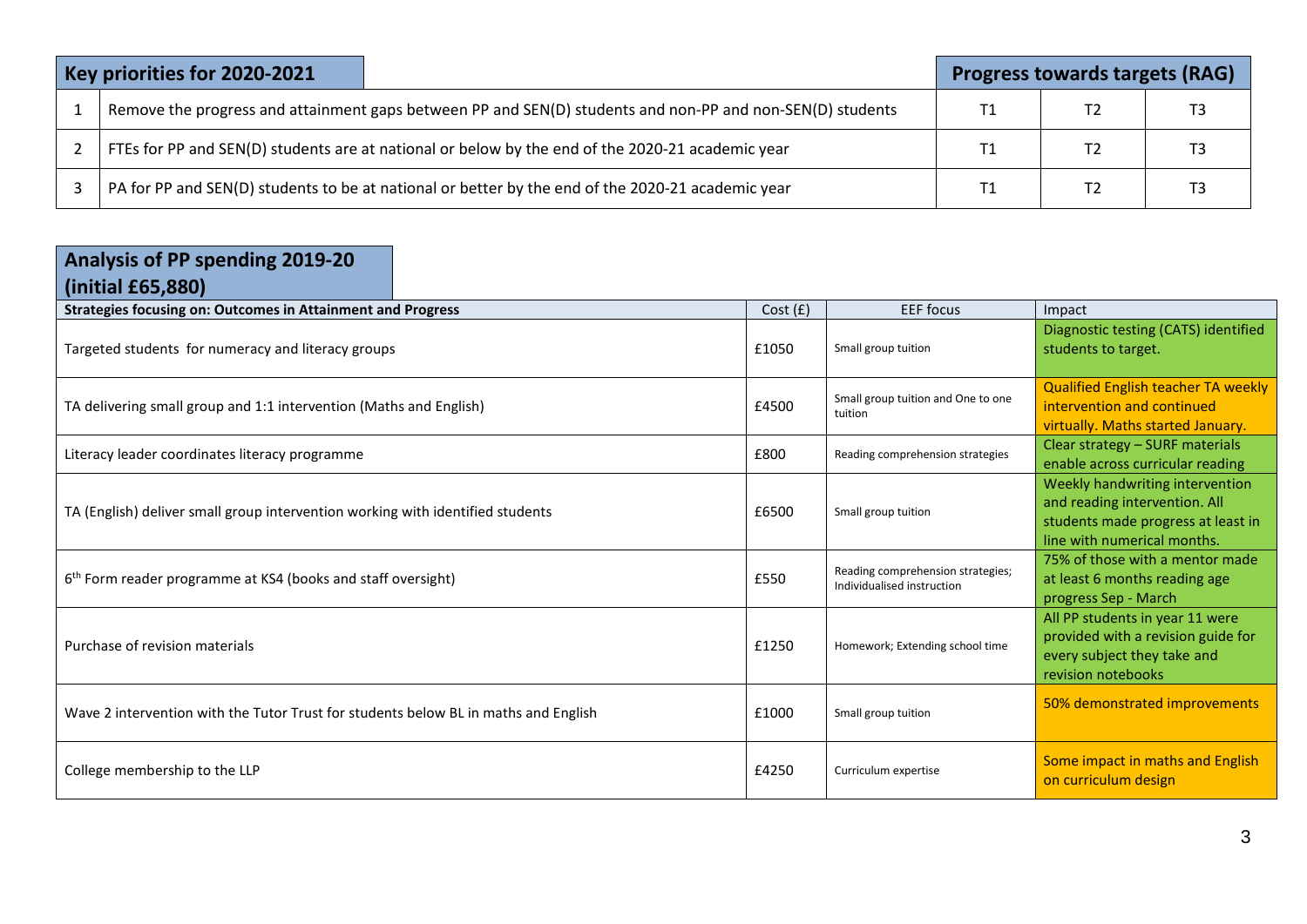| <b>Support from RMAT</b>                                                                                          |              | Curriculum expertise                                                                                   | Cross collaborative work on raising<br>attainment in all subject areas                                                      |
|-------------------------------------------------------------------------------------------------------------------|--------------|--------------------------------------------------------------------------------------------------------|-----------------------------------------------------------------------------------------------------------------------------|
| Strategies focussing on: Physical, emotional and material well-being                                              |              |                                                                                                        |                                                                                                                             |
| Breakfast Club                                                                                                    | £2800        | Behaviour interventions; Parental<br>involvement; Extending school time                                | Did not take place due to COVID<br>closure. Funds redistributed to<br>purchase remote learning software<br>(Classkick Pro). |
| Links to RMAT Attendance Manager, KS leaders and pastoral teams prioritising attendance                           | £450         | Behaviour interventions; Parental<br>involvement                                                       | Overall attendance for 2019-2020<br>94.4% (PP 92.3%)                                                                        |
| AIP links for advice on behaviour and attendance issues                                                           | £800         | <b>Behaviour interventions</b>                                                                         | As above.                                                                                                                   |
| <b>Student Counselling (SEMH)</b>                                                                                 | £1250        | Social and emotional learning;<br>Behaviour interventions; Mentoring                                   | 26 students had regular mentoring<br>with UTC staff in 19/20.                                                               |
| Funding for student hardship support (inc uniform purchase, food, travel etc)                                     | £11,800      | Social and emotional learning;<br>Behaviour interventions, aspiration<br>interventions, social aspects | Utilised by qualifying students.                                                                                            |
| <b>Strategies focussing on: Aspiration and expectation</b>                                                        |              |                                                                                                        |                                                                                                                             |
| Partnership with ENUTC- Business & Careers engagement lead                                                        | £5500        | Aspiration interventions                                                                               | 100% of students were on track to<br>have a work experience placement                                                       |
| Holiday Revision Programmes to support pupils preparing for examination classes                                   | £600         | Small group tuition; Summer schools                                                                    | Did not take place due to COVID<br>lockdown. Fund redistributed to<br>remote learning resources<br>(chromebooks)            |
| Assertive mentor programme for high achieving students - provide support, guidance, academic and<br>pastoral care | £1200        | Meta-cognition and self-regulation;<br>One to one tuition; Individualised<br>instruction; Mentoring    | As above                                                                                                                    |
| Wex- Work Experience                                                                                              | £4100        | Aspiration interventions                                                                               | Grofar purchased - 100% of<br>students logged on                                                                            |
| Strategies focussing on: Social and cultural capital                                                              |              |                                                                                                        |                                                                                                                             |
| Wex- Work Experience                                                                                              | See<br>above | Aspiration interventions, social<br>aspects                                                            | See above.                                                                                                                  |
| A comprehensive programme of careers activities through years 10-13 culminates in focussed CEIAG                  | £5500        | Aspiration interventions, social<br>aspects                                                            | 100% of students had 1:1 careers<br>appointments with careers advisor                                                       |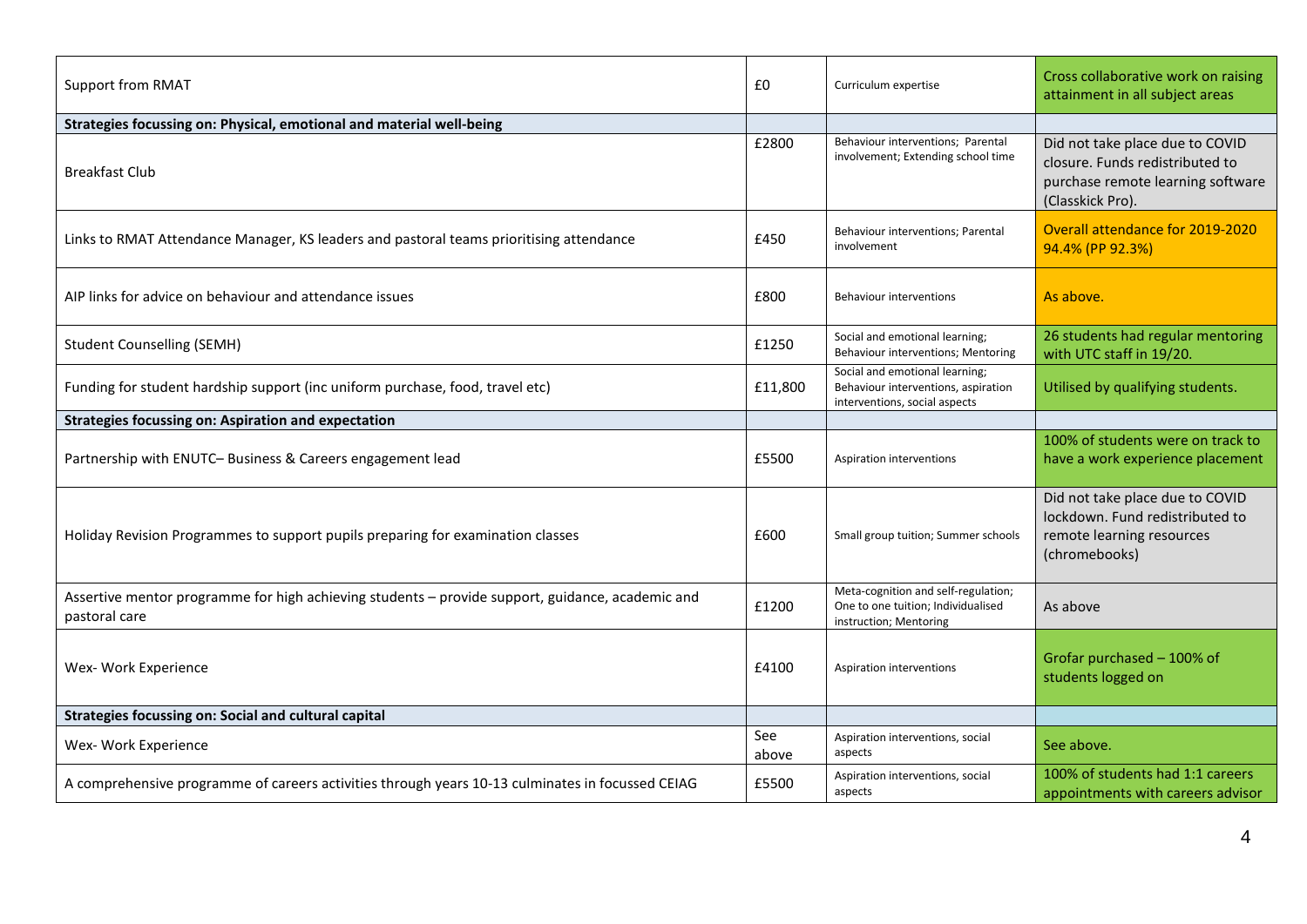| Independent careers advisor employed to offer careers guidance | £8880   | Aspiration interventions, social<br>aspects                          | As above.                                                                                                                                                           |
|----------------------------------------------------------------|---------|----------------------------------------------------------------------|---------------------------------------------------------------------------------------------------------------------------------------------------------------------|
| <b>Support Student Counselling</b>                             | £2300   | Social and emotional learning;<br>Behaviour interventions; Mentoring | The purchase of the JESS cluster<br>support package provided support<br>with these areas. 16 referrals of pp<br>students were made to JESS Cluster<br>in 2019-2020. |
| Theatre trip tickets provided for all PP students              | £800    | Cultural capital                                                     | Tickets were purchased and event<br>booked but cancelled due to<br>COVID. Funding redistributed to<br>chromebooks for remote learning.                              |
| <b>TOTAL:</b>                                                  | £65,580 |                                                                      |                                                                                                                                                                     |

| Projected spending for PP 2020-21<br>(initial $£78,545$ )                                                                 |         |                                                                     |                                                             |
|---------------------------------------------------------------------------------------------------------------------------|---------|---------------------------------------------------------------------|-------------------------------------------------------------|
| <b>Strategies focussing on: Outcomes in Attainment and Progress</b>                                                       | Cost(f) | <b>EEF</b> focus                                                    | How will we measure impact?                                 |
| Targeted students for numeracy and literacy groups                                                                        | £1050   | Small group tuition                                                 | Progress checking points<br>Data review                     |
| X 2 TAs delivering small group and 1:1 intervention (Maths and English)                                                   | £13,000 | Small group tuition and One to one tuition                          | Progress checking points<br>Data review<br>SEND report      |
| Literacy leader coordinates literacy programme – SURF, reading catch up                                                   | £1000   | Reading comprehension strategies                                    | Impact on progress checks<br>and English levels             |
| $6th$ Form reader mentor programme at KS4 (books and staff oversight) – books for library if COVID<br>restrictions remain | £700    | Reading comprehension strategies;<br>Individualised instruction     | Progress checking points<br>Data review                     |
| Purchase of revision materials                                                                                            | £1400   | Homework; Extending school time                                     | Progress checking points<br>Data review<br>Exam grades /gap |
| National Teaching Programme - Academic Mentor (NI and Pension 20% of £19,000)                                             | £7,600  | Small group tuition/intervention sessions<br>for catch up programme | Progress checking points<br>Data review<br>SEND report      |
| Provision of resources, such as scientific calculators, text books etc                                                    | £600    | Homework                                                            | Progress checking points<br>Data review                     |
| Technology                                                                                                                | £8,545  | Extending school time                                               | Exam grades/gaps                                            |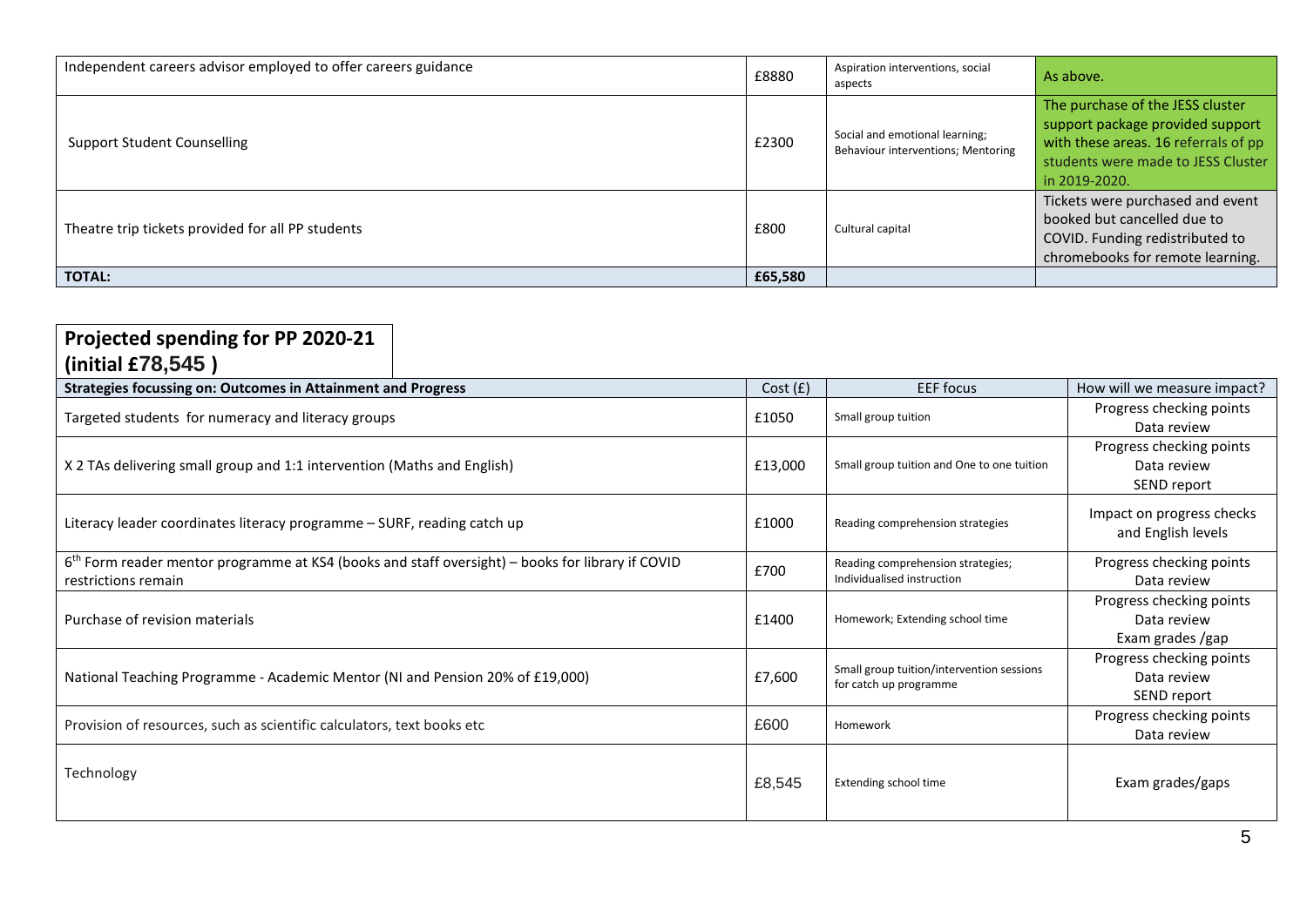| Strategies focussing on: Physical, emotional and material well-being                                              |              |                                                                                                        |                                                                |
|-------------------------------------------------------------------------------------------------------------------|--------------|--------------------------------------------------------------------------------------------------------|----------------------------------------------------------------|
| <b>Breakfast Club</b>                                                                                             | £2800        | Behaviour interventions; Parental<br>involvement; Extending school time                                | Attendance, student feedback                                   |
| Links to RMAT Attendance Manager, KS leaders and pastoral teams prioritising attendance                           | £450         | Behaviour interventions; Parental<br>involvement                                                       | Attendance reports                                             |
| AIP links for advice on behaviour and attendance issues                                                           | £800         | <b>Behaviour interventions</b>                                                                         | Behaviour reports on target<br>students                        |
| Student Counselling (SEMH) internal, and membership to JESS cluster                                               | £4765        | Social and emotional learning; Behaviour<br>interventions; Mentoring                                   | Attendance, student feedback                                   |
| Funding for student hardship support (inc uniform purchase, food, travel etc)                                     | £11,800      | Social and emotional learning; Behaviour<br>interventions, aspiration interventions,<br>social aspects | Student feedback                                               |
| <b>Strategies focussing on: Aspiration and expectation</b>                                                        |              |                                                                                                        |                                                                |
| Holiday and after school revision programmes to support pupils preparing for examination classes                  | £600         | Small group tuition; Summer schools                                                                    | Progress checking points<br>Data review<br>Exam grades /gap    |
| Assertive mentor programme for high achieving students - provide support, guidance, academic and<br>pastoral care | £1200        | Meta-cognition and self-regulation; One to<br>one tuition; Individualised instruction;<br>Mentoring    | Progress checking points<br>Data review<br>Exam grades /gap    |
| Wex- Work Experience                                                                                              | £4100        | Aspiration interventions                                                                               | Careers advice, engineering<br>scores for PP, destination data |
| <b>Strategies focussing on: Social and cultural capital</b>                                                       |              |                                                                                                        |                                                                |
| Wex- Work Experience                                                                                              | See<br>above | Aspiration interventions, social aspects                                                               | Careers advice, engineering<br>scores for PP, destination data |
| A comprehensive programme of careers activities through years 10-13 culminates in focussed CEIAG                  | £5500        | Aspiration interventions, social aspects                                                               | Careers advice, engineering<br>scores for PP, destination data |
| Independent careers advisor employed to offer careers guidance                                                    | £8880        | Aspiration interventions, social aspects                                                               | Careers advice, destination<br>data                            |
| <b>Support Student Counselling</b>                                                                                | £2300        | Social and emotional learning; Behaviour<br>interventions; Mentoring                                   | Attendance, student<br>feedback, progress checks               |
| Theatre trip tickets provided for all PP students                                                                 | £800         | Cultural capital                                                                                       | Student feedback                                               |
| Launch of UTC societies for cultural capital                                                                      | £3000        | Cultural capital                                                                                       | Student feedback,<br>attendance, destination data              |
| <b>TOTAL:</b>                                                                                                     | £80,890      |                                                                                                        |                                                                |
|                                                                                                                   |              |                                                                                                        |                                                                |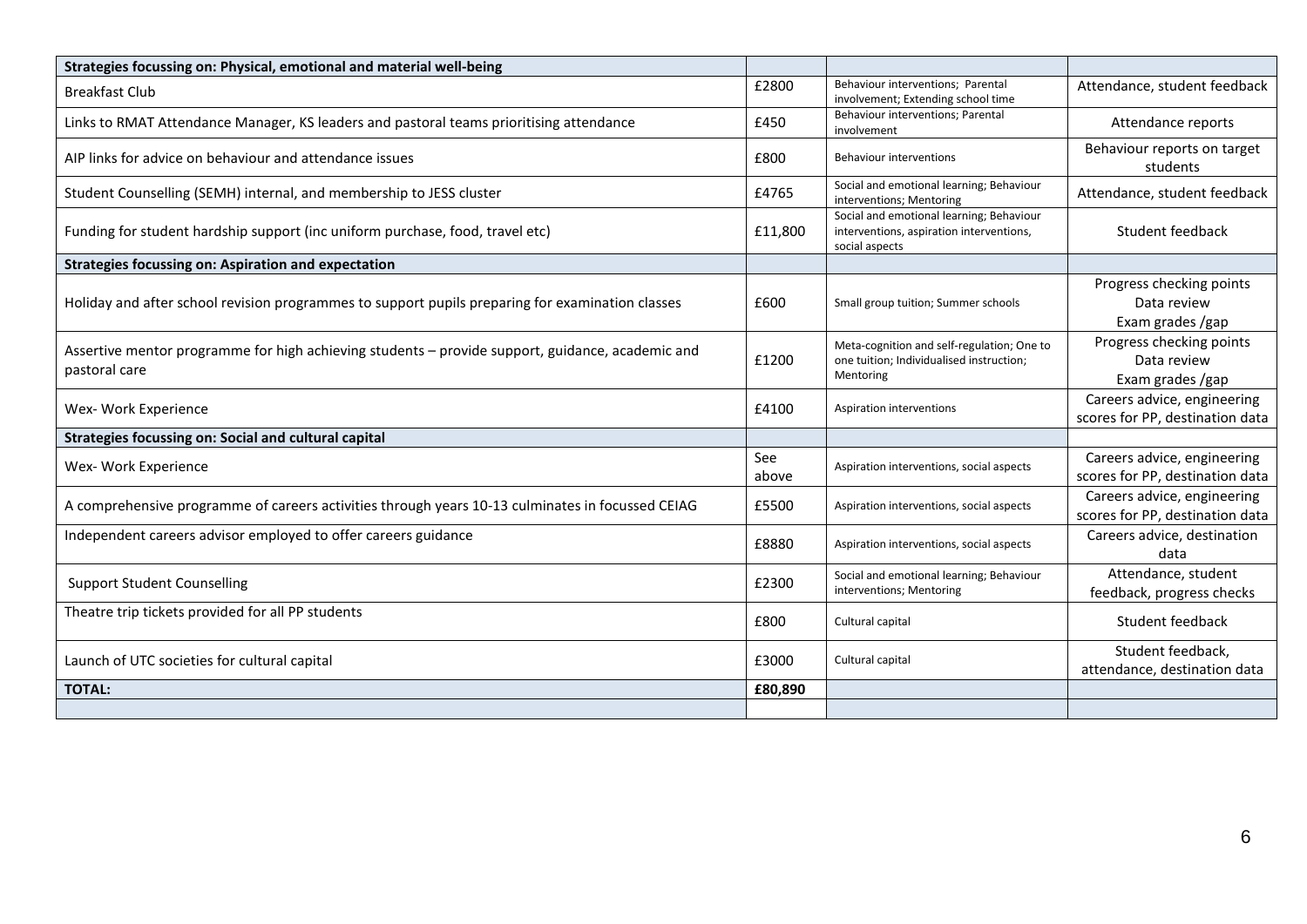## **Addressing our key priorities**

*(1.) Remove the progress and attainment gaps between PP and SEN(D) students and non-PP and non-SEN(D) students.*

| <b>Effectiveness of leadership and management</b>                                                                                                                                                                                                                                                                                                                 |                                                                                                                                                                                                                                                                                                                                                                                                               |                                                                    |                          |                                                                                                                                                                              |                    |   |                  |              |
|-------------------------------------------------------------------------------------------------------------------------------------------------------------------------------------------------------------------------------------------------------------------------------------------------------------------------------------------------------------------|---------------------------------------------------------------------------------------------------------------------------------------------------------------------------------------------------------------------------------------------------------------------------------------------------------------------------------------------------------------------------------------------------------------|--------------------------------------------------------------------|--------------------------|------------------------------------------------------------------------------------------------------------------------------------------------------------------------------|--------------------|---|------------------|--------------|
| We'll be successful when (the impact on<br>school improvement)                                                                                                                                                                                                                                                                                                    | <b>Actions</b>                                                                                                                                                                                                                                                                                                                                                                                                | <b>EEF Focus</b>                                                   | Lead                     | How can we evidence the<br>impact?                                                                                                                                           | Τ<br>$\mathbf{1}$  | T | $2 \mid 3$       | $\mathbf{T}$ |
| There is a very close working relationship<br>between the senior leaders responsible for the<br>quality of teaching, learning and assessment,<br>Progress and Personal Development Behaviour<br>and Welfare. These leaders provide support and<br>challenge to middle leaders in raising the<br>expectations around the performance of PP and<br>SEN(D) students. | • Senior Leaders responsible for TL&A, Progress and PDBW<br>have a co-ordinated approach. They oversee strategic<br>calendar and ML file overview; milestones built in with a PP<br>and SEN(D) focus.<br>• SLT line manage all middle leaders to ensure consistency of<br>approach. Head Teacher meets with SLT members weekly to<br>ensure appropriate challenge is being applied throughout<br>school.      | Collaborative<br>learning                                          | <b>GWR</b><br><b>TSM</b> | • There is consistency in terms of LM<br>conversations across all<br>departments.<br>• Student voice focussing on<br>challenge.<br>• HT meets with SLT together each<br>day. |                    |   |                  |              |
| KS4 Director works in a coordinated manner to<br>ensure that the progress of PP and SEN(D)<br>students is at least in line with national. They<br>have high expectations of staff and students.                                                                                                                                                                   | • HoDs are provided with progress reports at each Progress<br>Check and analyse these together with behaviour data.<br>• HoDs attend Progress Team meetings to ensure a coordinated<br>approach to supporting progress.<br>• Disadvantaged students are a key focus of PT meetings.<br>• Members of SLT are shadowing an identified cohort of PP<br>students to better understand learning diet and barriers. | Behaviour<br>interventions                                         | <b>TSM</b>               | • HoDs can articulate in their LM<br>meetings, what they are doing to<br>support progress.<br>• HoDs actively contribute to PT<br>meetings<br>• SLT report on PP shadowing   |                    |   |                  |              |
| Senior Leaders understand the national as well as<br>local picture regarding disadvantaged students.<br>They have established links with providers<br>recognised as being effective in improving<br>outcomes for disadvantaged students                                                                                                                           | • Use the training to review current plans and to implement<br>whole-school training (disseminate).<br>• PP data and SEND discussed at all LM meetings. PP and SEND<br>included in seating plans to identify needs and plan<br>accordingly.                                                                                                                                                                   | Collaborative<br>learning<br>Aspiration<br>interventions           | <b>SLT</b>               | Clear knowledge of PP and<br>SEND in all departments and<br>the needs are being met.<br>Gaps are closing and<br>addressed.                                                   |                    |   |                  |              |
| <b>Quality of teaching, learning and assessment</b>                                                                                                                                                                                                                                                                                                               |                                                                                                                                                                                                                                                                                                                                                                                                               |                                                                    |                          |                                                                                                                                                                              |                    |   |                  |              |
| We'll be successful when (the impact on<br>school improvement)                                                                                                                                                                                                                                                                                                    | <b>Actions</b>                                                                                                                                                                                                                                                                                                                                                                                                | <b>EEF Focus</b>                                                   | Lead                     | How can we evidence the<br>impact?                                                                                                                                           | T.<br>$\mathbf{1}$ |   | T <br>$2 \mid 3$ | $\mathbf{T}$ |
| All teachers plan effectively to cater for the needs<br>of PP and SEN(D) students in particular. PP and<br>SEN(D) students consistently experience activities<br>that engage and challenge them.                                                                                                                                                                  | • The HoDs. ML File monitoring informs support needs for<br>teachers.<br>• Typicality checks to refer to this area of focus.<br>• Monitor and evaluate differentiated materials.                                                                                                                                                                                                                              | Meta-cognition<br>and self-regulation<br>Collaborative<br>learning | GWR                      | • Evidence of staff planning for<br>progress and married to current<br>data.<br>• Staff practice is improving as<br>evidenced in typicality checks.                          |                    |   |                  |              |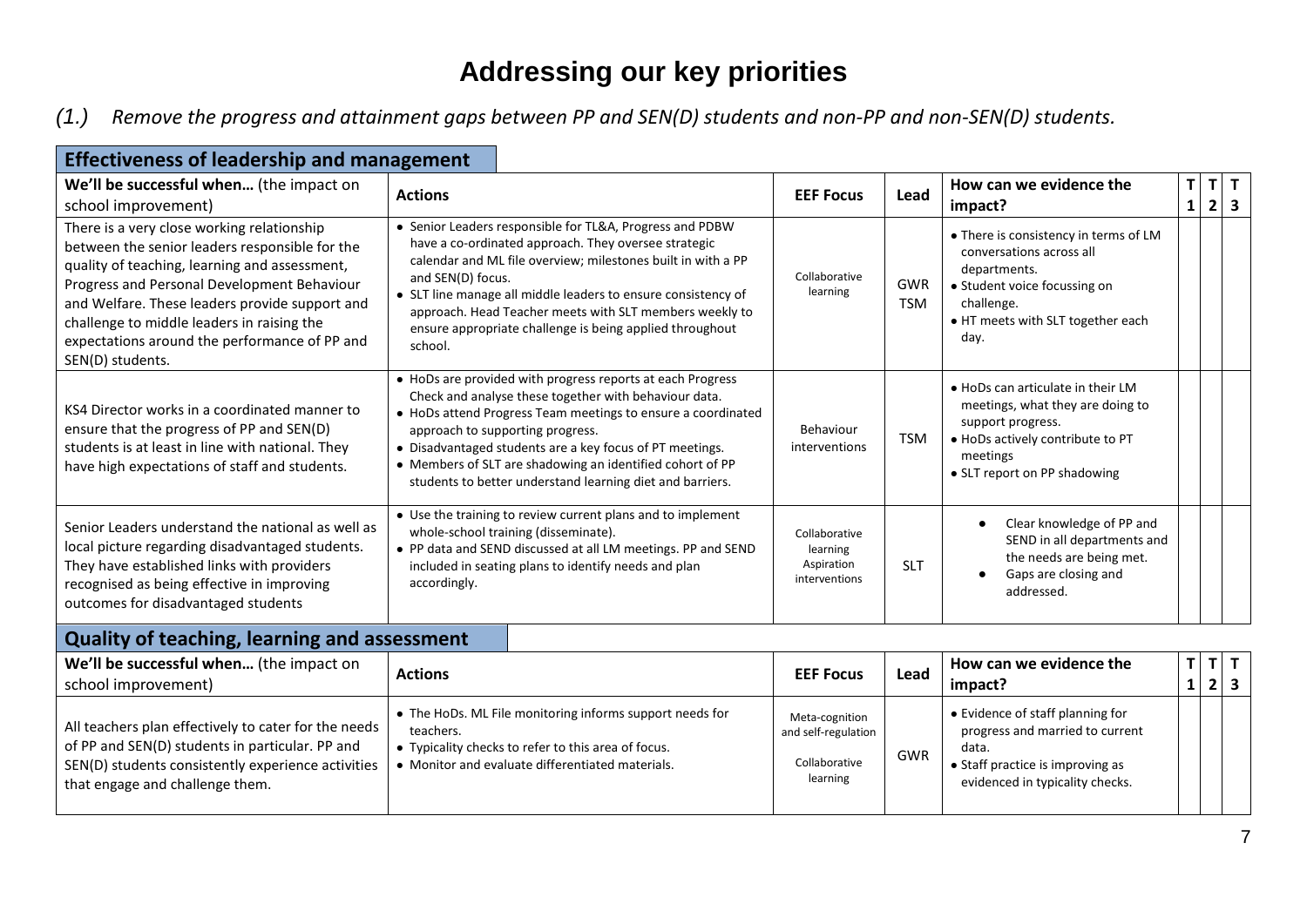|                                                                                                                                                                                                                                      |                                                                                                                                                                                                                                                                                                                                                                                                                                                                                   | Outdoor<br>adventure<br>learning                                                 |                          |                                                                                                                                                                        |                    |                       |
|--------------------------------------------------------------------------------------------------------------------------------------------------------------------------------------------------------------------------------------|-----------------------------------------------------------------------------------------------------------------------------------------------------------------------------------------------------------------------------------------------------------------------------------------------------------------------------------------------------------------------------------------------------------------------------------------------------------------------------------|----------------------------------------------------------------------------------|--------------------------|------------------------------------------------------------------------------------------------------------------------------------------------------------------------|--------------------|-----------------------|
| Teachers continue to be better predictors of<br>current working levels (against targets), which<br>enables Middle and Senior Leaders to monitor<br>progress more effectively and co-ordinate better-<br>targeted intervention.       | • HoDs work together to provide subject specific training in<br>delivering specifications and levels to increase confidence.<br>• There is an expectation that more teachers are examiners.<br>AP responsible for progress to explore ways of assisting teachers<br>in predicting outcomes more accurately.                                                                                                                                                                       |                                                                                  | GWR                      | • Departmental minutes, staff<br>surveys following training.<br>• Lesson observations.<br>• Improved outcomes for students.                                            |                    |                       |
| <b>Personal Development, Behaviour and Welfare</b>                                                                                                                                                                                   |                                                                                                                                                                                                                                                                                                                                                                                                                                                                                   |                                                                                  |                          |                                                                                                                                                                        |                    |                       |
| We'll be successful when (the impact on<br>school improvement)                                                                                                                                                                       | <b>Actions</b>                                                                                                                                                                                                                                                                                                                                                                                                                                                                    | <b>EEF T&amp;L</b><br><b>Toolkit Focus</b>                                       | Lead                     | How can we evidence the<br>impact?                                                                                                                                     | T.<br>$\mathbf{1}$ | $T$ $T$<br>$2 \mid 3$ |
| Monitor the attendance at parents' evenings for<br>families whose children are PP or have SEN(D),<br>ensure the events are meaningful in terms of a<br>dialogue between teachers and families about<br>how best to support progress. | • KS4 and KS5 leads to use attendance data from previous<br>parents' evenings to identify non-attenders and challenge<br>more directly. Barriers to attendance identified and overcome<br>where possible e.g. transport<br>• Monitoring of staff appointments carried out by KS lead.<br>• Clear guidance around expectations of conversations provided<br>to staff.<br>• Non-attendance challenged post event and follow-up<br>meetings arranged with Senior and Middle Leaders. | Parental<br>involvement<br>Behaviour<br>interventions                            | <b>TSM</b><br><b>NCO</b> | • Improved attendance at parents'<br>evenings.<br>• Parent voice indicates evenings are<br>more valuable.<br>• Improved communication between<br>parents and students. |                    |                       |
| Students in all years are able to articulate where<br>they are on a developmental journey; they know<br>what their goals are and understand how to<br>achieve them.                                                                  | • PP and SEN(D) students are targeted for early CEAIG from<br>Careers Advisor; Offsite students prioritised within this group.                                                                                                                                                                                                                                                                                                                                                    | Meta-cognition<br>and self-regulation<br>Feedback<br>Aspiration<br>interventions | GWR,<br><b>NCO</b>       | • Students are able to articulate<br>clearly where they are on their<br>learning journey.<br>• Ensures engagement with Mock<br>Exam process.<br>$\bullet$ ONEET        |                    |                       |
| <b>Outcomes for students</b>                                                                                                                                                                                                         |                                                                                                                                                                                                                                                                                                                                                                                                                                                                                   |                                                                                  |                          |                                                                                                                                                                        |                    |                       |
| We'll be successful when (the impact on                                                                                                                                                                                              |                                                                                                                                                                                                                                                                                                                                                                                                                                                                                   | rrr r.                                                                           | المحجبة                  | How can we evidence the                                                                                                                                                | T                  | т  т                  |

| We<br>the.<br>-impact on<br><b>SUCCESSTL</b><br>usful when<br>nr<br>ت معما ات<br>[mprovement]<br>school | Actions | CCC C<br><b>Focus</b><br>ا جا ہے۔ | Lead | evidence the<br>can we<br>HOW<br>impacy | $\ddot{\phantom{1}}$ |  |
|---------------------------------------------------------------------------------------------------------|---------|-----------------------------------|------|-----------------------------------------|----------------------|--|
|                                                                                                         |         |                                   |      |                                         |                      |  |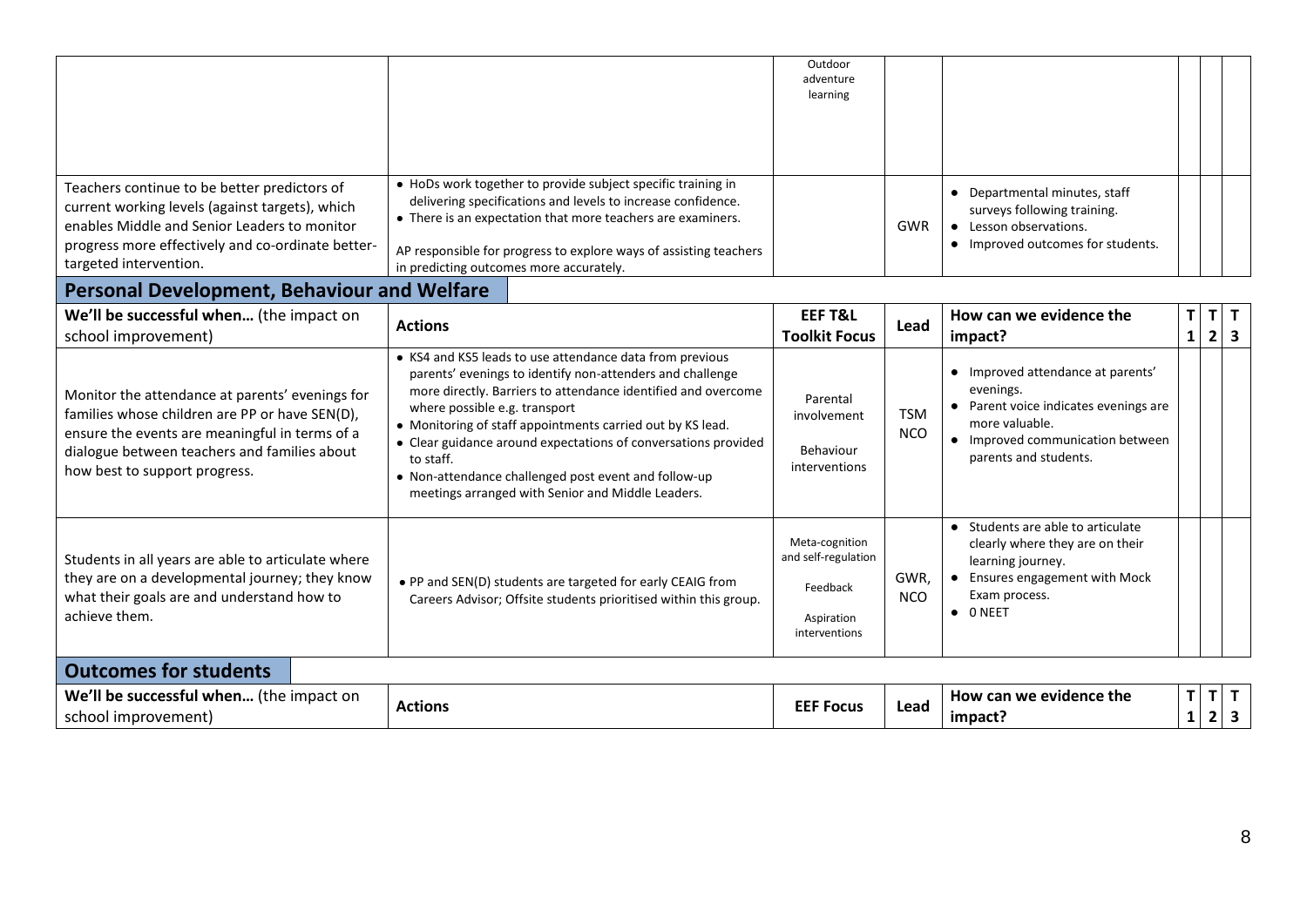| All stakeholders, but especially those linked to PP<br>students or those with SEN(D), believe that the<br>aspirational targets that are set for students are<br>achievable. No students use the phrase 'I only<br>need a' | • At parents' evenings, including exam preparation evenings<br>structured conversations take place to assist students and<br>their families in understanding where targets are derived<br>from.<br>• CEAIG is provided to all year groups with a specific focus on<br>careers, FE and HE. Parents/carers invited to all careers<br>interviews | Meta-cognition<br>and self-regulation<br>Feedback<br>Aspiration<br>interventions | <b>TSM</b><br>all SLT    | • Parent and student voice.<br>• Evident in lessons, tutor periods<br>and through resources used.<br>• Parental attendance at CEAIG<br>interviews with LGM.              |
|---------------------------------------------------------------------------------------------------------------------------------------------------------------------------------------------------------------------------|-----------------------------------------------------------------------------------------------------------------------------------------------------------------------------------------------------------------------------------------------------------------------------------------------------------------------------------------------|----------------------------------------------------------------------------------|--------------------------|--------------------------------------------------------------------------------------------------------------------------------------------------------------------------|
| The greater percentage of interventions targeted<br>at PP students and those with SEN(D) in KS4 are<br>for stretch and challenge and not just to meet<br>targets.                                                         | • Careful monitoring and assessment of interventions (impact,<br>time and cost) made by all departments. HoDs report this<br>back to SLT.<br>• Director of KS4 and AP Data and progress monitor the impact<br>and intervention.                                                                                                               | Behaviour<br>interventions                                                       | <b>GWR</b><br><b>TSM</b> | • Minutes of PT meetings,<br>Departmental meetings and LM<br>meetings with HoDs.<br>• Director of KS4 becomes more able<br>to challenge HoDs in relation to<br>progress. |

#### *(2.) FTEs for PP and SEN(D) students are at national or below by the end of the 2019-20 academic year*

| <b>Effectiveness of leadership and management</b>                                                                                                                                                                                                                                   |                                                                                                                                                                                                                                                                                                                                                                                                                                                                       |                                                                                     |                          |                                                                                                                                                                                         |                    |                  |                              |  |
|-------------------------------------------------------------------------------------------------------------------------------------------------------------------------------------------------------------------------------------------------------------------------------------|-----------------------------------------------------------------------------------------------------------------------------------------------------------------------------------------------------------------------------------------------------------------------------------------------------------------------------------------------------------------------------------------------------------------------------------------------------------------------|-------------------------------------------------------------------------------------|--------------------------|-----------------------------------------------------------------------------------------------------------------------------------------------------------------------------------------|--------------------|------------------|------------------------------|--|
| We'll be successful when (the impact on<br>school improvement)                                                                                                                                                                                                                      | <b>Actions</b>                                                                                                                                                                                                                                                                                                                                                                                                                                                        | <b>EEF Focus</b>                                                                    | Lead                     | How can we evidence the<br>impact?                                                                                                                                                      | T.<br>$\mathbf{1}$ | T<br>$2^{\circ}$ | T<br>$\overline{\mathbf{3}}$ |  |
| The 'number of days lost to FTE' for PP students<br>and those with SEN(D) is reduced through a<br>combination of preventative work reducing<br>incidents and the implementation of a more<br>comprehensive education package for students<br>to follow whilst serving an exclusion. | • KS leads will coordinate the distribution of resources and monitor<br>the progress students make during absence.<br>• EDE and KS teams to overhaul work set for students during<br>isolation; improved engagement and better deterrent re. Isolation<br>reduces moves to FTE.                                                                                                                                                                                       | Behaviour<br>interventions<br>Digital<br>technology                                 | <b>TSM</b><br><b>NCO</b> | Work resources in isolation<br>$\bullet$<br>enable leaders to monitor<br>progress.<br>FTEs decline for all students but<br>$\bullet$<br>especially for PP and SEN(D).                   |                    |                  |                              |  |
| No students, including PP and those with<br>SEN(D) are Fixed-term Excluded more than<br>twice in a year (8 school days) and the number<br>of students excluded from school is reduced.                                                                                              | • Continue to apply Behaviour policy consistently.<br>• Reasonable Adjustments Log formalises support for SEN(D)<br>students.<br>• SEN(D) Concern forms raised at first FTE and SEN(D) Referral forms<br>raised at second FTE. Introduction of PP Concern forms.<br>• FTE Review meetings conducted each week: Pastoral Senior and<br>Middle Leaders and SENCo.<br>• 'Isolation Exit' and return from FTE meetings focus on behaviour<br>choices and self-regulation. | Behaviour<br>interventions<br>Meta-<br>cognition and<br>self-regulation<br>Feedback | <b>TSM</b>               | SEN(D) Concern and Referral<br>$\bullet$<br>forms.<br>• Review paperwork and<br>interventions they trigger.<br>• Admin records.<br>Decline in repeat offences for<br>isolation and FTEs |                    |                  |                              |  |
| Oughburg friendships the main speak as                                                                                                                                                                                                                                              |                                                                                                                                                                                                                                                                                                                                                                                                                                                                       |                                                                                     |                          |                                                                                                                                                                                         |                    |                  |                              |  |

**Quality of teaching, learning and assessment**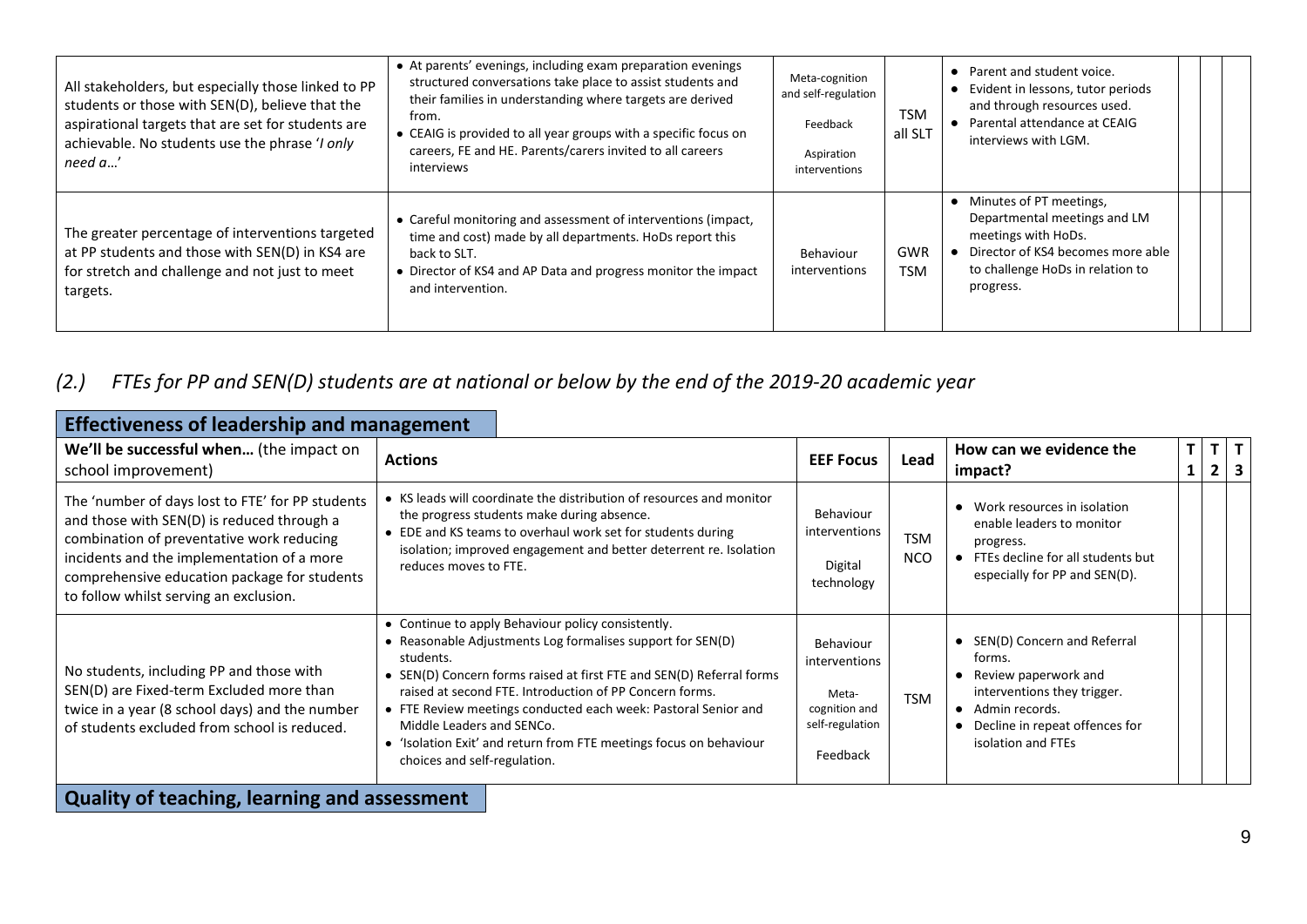| We'll be successful when (the impact on<br>school improvement)                                                                                                                                                                                             | <b>Actions</b>                                                                                                                                                                                                           | <b>EEF Focus</b>                                                                   | Lead                                   | How can we evidence the<br>impact?                                                                                                  | T.<br>1 | T.<br>$\overline{2}$ | T |
|------------------------------------------------------------------------------------------------------------------------------------------------------------------------------------------------------------------------------------------------------------|--------------------------------------------------------------------------------------------------------------------------------------------------------------------------------------------------------------------------|------------------------------------------------------------------------------------|----------------------------------------|-------------------------------------------------------------------------------------------------------------------------------------|---------|----------------------|---|
| Subject and pastoral leaders work together to<br>create and update a comprehensive curriculum<br>model that can be accessed by students,<br>including PP and those with SEN(D) who are<br>temporarily based off-site (alt provision, FTE,<br>medical etc.) | • DP in meeting with HoDs to develop pathways matched to each<br>department's curriculum. Pathways are differentiated to cater for<br>students of all ages and ability                                                   | Behaviour<br>interventions<br>Digital<br>technology                                | <b>GWR</b><br><b>MLs</b><br><b>SEL</b> | More students complete work<br>whilst not in school.<br>Attendance records                                                          |         |                      |   |
| The quality of the diet that students receive in a<br>majority of mainstream lessons increases<br>engagement.                                                                                                                                              | • HoDs ML File monitoring informs support needs for teachers.<br>• KS4 Director works with HoDs to ensure key concepts of<br>employability skills are featured in all subject lessons both explicitly<br>and implicitly. | Meta-<br>cognition and<br>self-regulation<br>Feedback<br>Collaborative<br>learning | <b>GWR</b>                             | MI file overview<br>$\bullet$<br>Effective implementation of<br>Schlechty scales.<br>Employability skills embedded<br>across school |         |                      |   |

#### **Personal Development, Behaviour and Welfare**

| We'll be successful when (the impact on<br>school improvement)                                                                                                                                                                                              | <b>Actions</b>                                                                                                                                                                                                                                                                                                                                                                                                                                                                                                                                                                                   | <b>EEF Focus</b>                                                        | Lead                                   | How can we evidence the<br>impact?                                                                                                                                        | Τ<br>$\mathbf{1}$ | T.<br>$\mathbf{2}$ | T<br>$\overline{\mathbf{3}}$ |
|-------------------------------------------------------------------------------------------------------------------------------------------------------------------------------------------------------------------------------------------------------------|--------------------------------------------------------------------------------------------------------------------------------------------------------------------------------------------------------------------------------------------------------------------------------------------------------------------------------------------------------------------------------------------------------------------------------------------------------------------------------------------------------------------------------------------------------------------------------------------------|-------------------------------------------------------------------------|----------------------------------------|---------------------------------------------------------------------------------------------------------------------------------------------------------------------------|-------------------|--------------------|------------------------------|
| Targeted pastoral interventions, delivered in-<br>line with the behaviour policy including external<br>agencies through the Cluster, reduce the<br>number of students whose behaviour escalates<br>beyond isolation to low single figures per half<br>term. | • Continue to apply the behaviour policy consistently.<br>• DP for PDBW oversees the use of a tiered approach to intervention,<br>including referrals to external agencies.<br>• FTE Review meetings conducted each when appropriate: Pastoral<br>Senior and Middle Leaders and SENCo.<br>• 'Isolation Exit' and return from FTE meetings focus on behaviour<br>choices and self-regulation. KS4 Director to conduct the meetings<br>along with PEL.                                                                                                                                             | Behaviour<br>interventions<br>Meta-<br>cognition and<br>self-regulation | <b>TSM</b><br><b>SEL</b><br><b>CPA</b> | • Fewer days lost to FTEs<br>• Students who require support for<br>behavioural issues are identified as<br>early as possible and assigned to<br>appropriate intervention. |                   |                    |                              |
| No PP students or those with SEN(D) in Key<br>Stage 4, are FTEd from school as a result of<br>effective intervention and support.                                                                                                                           | Behaviour<br>interventions<br>• Continue to apply behaviour policy consistently.<br>• Revised and improved Transition programme ensures Y10 students<br>Small group<br>and families clearly understand expectations and behaviour policy<br>prior to arrival.<br>• Work with Cluster to provide a more comprehensive and better-<br>Parental<br>costed menu of alternative provision for KS4 students in particular.<br>involvement<br>• DP for PDBW to continue to have a lead role in the direction that<br>Alternative Provision takes over the next 12-18 months.<br>Social and<br>emotional |                                                                         | <b>TSM</b><br><b>CPA</b>               | • FTE figures for PP students in Years<br>10 and 11<br>• FTEs and other sanctions decline in<br>number from Year 7 to Year 9.                                             |                   |                    |                              |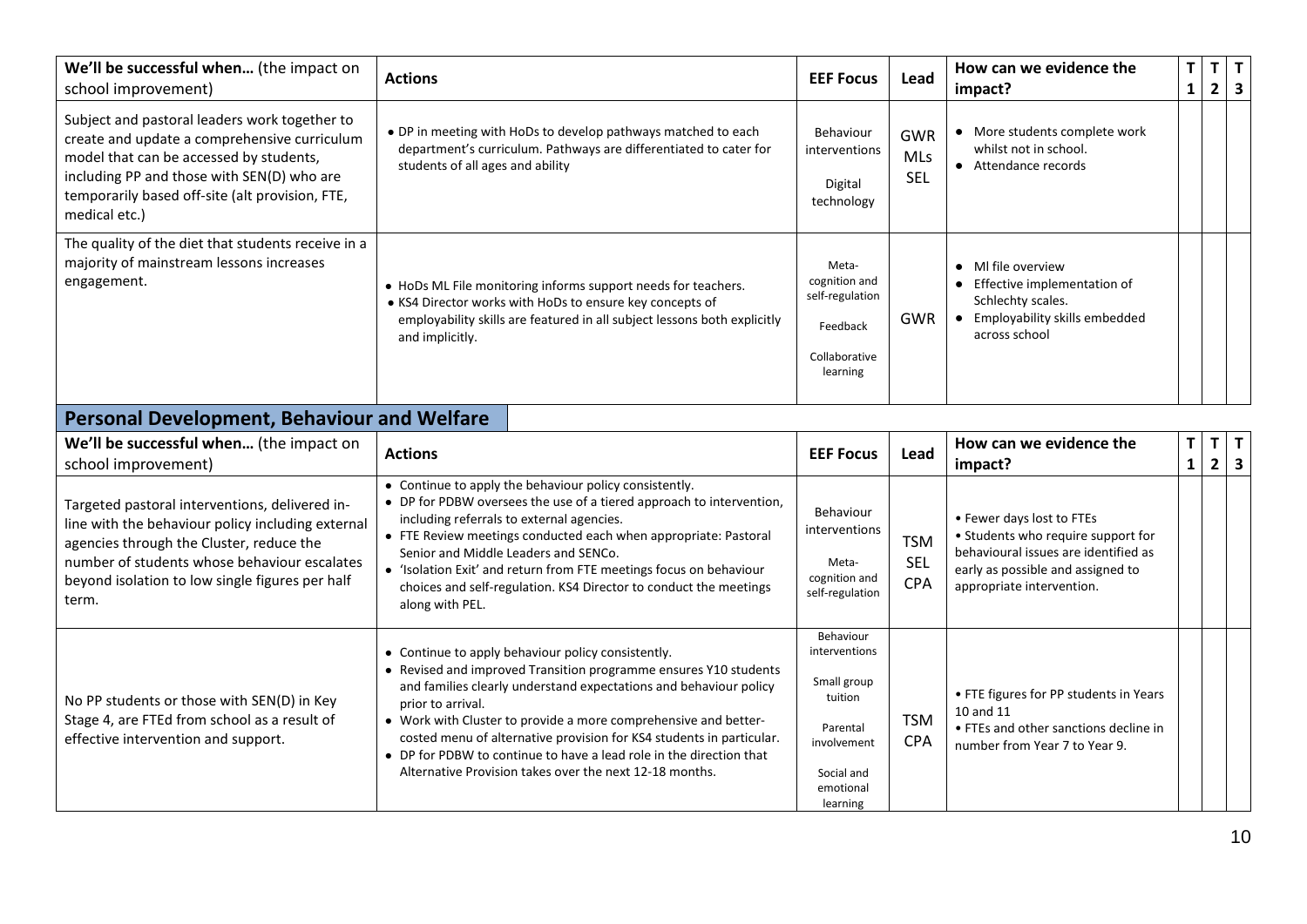| <b>Outcomes for students</b>                                                                                                              |                                                                                                                                                                                                                                  |                                                                                 |                          |                                                                                                                    |  |                           |
|-------------------------------------------------------------------------------------------------------------------------------------------|----------------------------------------------------------------------------------------------------------------------------------------------------------------------------------------------------------------------------------|---------------------------------------------------------------------------------|--------------------------|--------------------------------------------------------------------------------------------------------------------|--|---------------------------|
| We'll be successful when (the impact on<br>school improvement)                                                                            | <b>Actions</b>                                                                                                                                                                                                                   | <b>EEF Focus</b>                                                                | Lead                     | How can we evidence the<br>impact?                                                                                 |  | $T$ $T$ $T$<br>$2 \mid 3$ |
| At the end of Year 11, progress for PP students<br>and those with SEN(D) who have been FTEd<br>from school is at or better than national. | • At each progress check, data for students that have been FTEd is<br>analysed by, KSD and AP Data, and where progress is lower than<br>expected, interventions are agreed at Progress Team meetings and<br>reviewed at next PC. | Behaviour<br>interventions<br>Parental<br>involvement<br>Small group<br>tuition | <b>TSM</b>               | • ML file overview<br>• Progress team minutes.<br>. Improved levels of progress for<br>students who have been FTE. |  |                           |
| PP students and those with SEN(D) who have<br>been FTEd from school continue to make<br>expected progress within each academic year.      | • Senior and Pastoral leaders oversee small group catch-up sessions<br>after school for students in KS4. These focus on bridging gaps in<br>skills and knowledge derived from FTEs                                               | Behaviour<br>interventions<br>Parental<br>involvement<br>Small group<br>tuition | <b>SEL</b><br><b>TSM</b> | • Attendance to sessions.<br>• Impact of sessions on student<br>progress.                                          |  |                           |

#### *(3.) PA for PP and SEN(D) students to be National or better by the end of the 2019-20 academic year*

| <b>Effectiveness of leadership and management</b>                                                                                                                                  |                                                                                                                                                                                                                                                                                                                                                                                                                                                                              |                                        |                                 |                                                                                                           |                |                                    |  |
|------------------------------------------------------------------------------------------------------------------------------------------------------------------------------------|------------------------------------------------------------------------------------------------------------------------------------------------------------------------------------------------------------------------------------------------------------------------------------------------------------------------------------------------------------------------------------------------------------------------------------------------------------------------------|----------------------------------------|---------------------------------|-----------------------------------------------------------------------------------------------------------|----------------|------------------------------------|--|
| We'll be successful when (the impact on<br>school improvement)                                                                                                                     | <b>Actions</b>                                                                                                                                                                                                                                                                                                                                                                                                                                                               | <b>EEF Focus</b>                       | Lead                            | How can we evidence the<br>impact?                                                                        | $\overline{2}$ | $T$ $T$<br>$\overline{\mathbf{3}}$ |  |
| Programmes including those for attendance and<br>the safeguarding systems in school ensure that<br>students are equipped to overcome challenges and<br>feel supported in doing so. | • The views or disadvantaged students are particularly<br>considered when decisions are made about types/venues of<br>reward<br>• ML file monitoring to focus specifically on employability skills<br>and increasingly show attention to PP and SEND as well as<br>HAPs in these areas.<br>• Staff training identifies how and why students should be kept<br>safe in lessons and out of the college.<br>• Assemblies recognise the hard work of students and<br>attendance. | Behaviour<br>interventions<br>Feedback | <b>TSM</b><br><b>CPA</b><br>SEL | • Progress team minutes, line<br>managers meeting minutes.<br>• School website to showcase<br>assemblies. |                |                                    |  |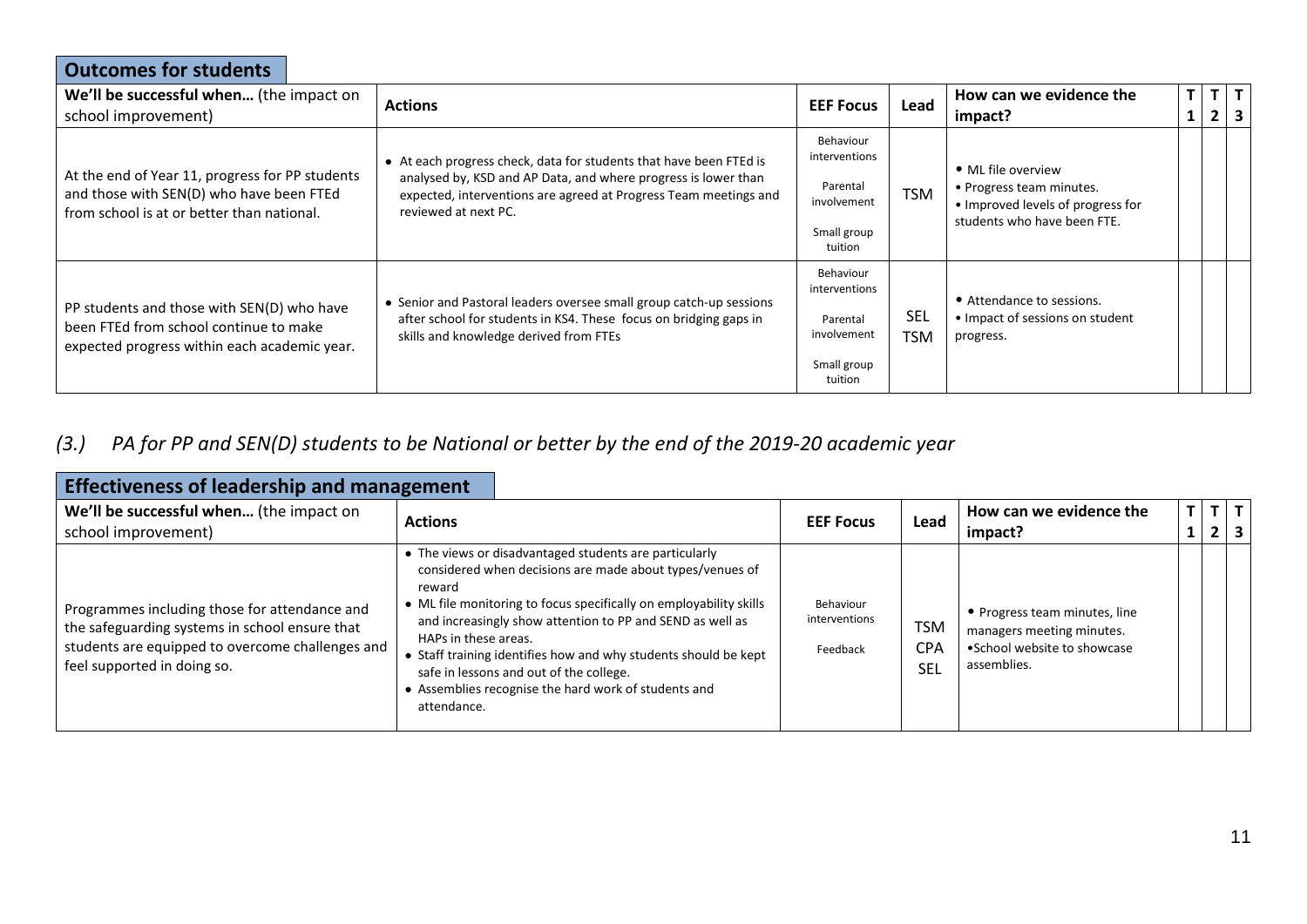| Senior and middle leaders are acutely aware of the<br>barriers to attendance faced by PP students and<br>those with SEN(D). Interventions are differentiated<br>by barrier in order that 'absence creep' is<br>prevented, particularly for those with a history of<br>poor attendance. | • Formal review meetings between DP/KSD, Cluster and Focus<br>Training take place every HT for students based in Work<br>Experience placements. These meetings are used to target<br>placements at risk of breaking down.<br>• Monday briefing focuses on PA students<br>Careers Advisor works with the PA cohort to provide better<br>guidance as to next steps. | Behaviour<br>interventions<br>Meta-cognition and<br>self-regulation | <b>TSM</b><br><b>CPA</b> | • PP students continue to show<br>progressive engagement with new new<br>attendance procedures and maintain<br>attendance percentages in line with all<br>other students. |  |  |  |
|----------------------------------------------------------------------------------------------------------------------------------------------------------------------------------------------------------------------------------------------------------------------------------------|-------------------------------------------------------------------------------------------------------------------------------------------------------------------------------------------------------------------------------------------------------------------------------------------------------------------------------------------------------------------|---------------------------------------------------------------------|--------------------------|---------------------------------------------------------------------------------------------------------------------------------------------------------------------------|--|--|--|
|----------------------------------------------------------------------------------------------------------------------------------------------------------------------------------------------------------------------------------------------------------------------------------------|-------------------------------------------------------------------------------------------------------------------------------------------------------------------------------------------------------------------------------------------------------------------------------------------------------------------------------------------------------------------|---------------------------------------------------------------------|--------------------------|---------------------------------------------------------------------------------------------------------------------------------------------------------------------------|--|--|--|

## **Quality of teaching, learning and assessment**

| We'll be successful when (the impact on<br>school improvement)                                                                                                                                                                        | <b>Actions</b>                                                                                                                                                                                                                                                                                                                                                                  | <b>EEF Focus</b>                                                                               | Lead                     | How can we evidence the<br>impact?                                                                                           |  | $\mathbf{2}$ |  |
|---------------------------------------------------------------------------------------------------------------------------------------------------------------------------------------------------------------------------------------|---------------------------------------------------------------------------------------------------------------------------------------------------------------------------------------------------------------------------------------------------------------------------------------------------------------------------------------------------------------------------------|------------------------------------------------------------------------------------------------|--------------------------|------------------------------------------------------------------------------------------------------------------------------|--|--------------|--|
| Teachers are effective in making the expectation of<br>students that all work missed during an absence is<br>completed to an acceptable standard and within<br>an agreed time frame.                                                  | • The 'Return from Absence' system is better embedded with<br>teachers so that they are clear about the expectations being<br>made of them; all students should require work to catch-up.<br>• Teachers' planning includes the expectation that they are<br>planning to include absentees. Resources that can be issued<br>to assist in catching up, need to be developed.      |                                                                                                | All<br><b>SLT</b>        | • Red file evidence from<br>subject leaders' meetings.<br>• Reduction in student<br>absences and improvement<br>of progress. |  |              |  |
| Absences are challenged by all teachers on a first<br>day return and subject-specific conversations<br>regarding attendance feature in all staff-student-<br>family conversations about progress with<br>individual subject teachers. | • Introduce the attendance figures to screens in college to<br>broaden the ownership over absence and challenge to PTs.<br>• At parents' evenings, including exam preparation evenings<br>structured conversations take place to expressly include the<br>impact of absence on progress at a subject level .eg. 'your<br>absence to date is the equivalent of -0.5 of a level'. | Behaviour<br>interventions<br>Meta-cognition and<br>self-regulation<br>Parental<br>involvement | <b>TSM</b><br><b>NCO</b> | • Parent/Carer feedback<br>forms.<br>• Student voice.                                                                        |  |              |  |

## **Personal Development, Behaviour and Welfare**

| We'll be successful when (the impact on<br>school improvement)                                                                  | <b>Actions</b>                                                                                                                                                                                                | <b>EEF Focus</b>           | Lead                     | How can we evidence the<br>impact?                                          | T | $T$ $T$<br>$2 \mid 3 \mid$ |  |
|---------------------------------------------------------------------------------------------------------------------------------|---------------------------------------------------------------------------------------------------------------------------------------------------------------------------------------------------------------|----------------------------|--------------------------|-----------------------------------------------------------------------------|---|----------------------------|--|
| Students have attendance that is at least in line<br>with national; they are prioritised for daily absence<br>challenge visits. | • Pastoral staff conduct home visits to students in PA as a<br>priority only superseded by safeguarding visits.<br>• Attendance rewards programme (badges).<br>• Formal review meetings between KSDs, Cluster | Behaviour<br>interventions | <b>TSM</b><br><b>NCO</b> | Attendance in line with<br>national or better.<br>More students on rewards. |   |                            |  |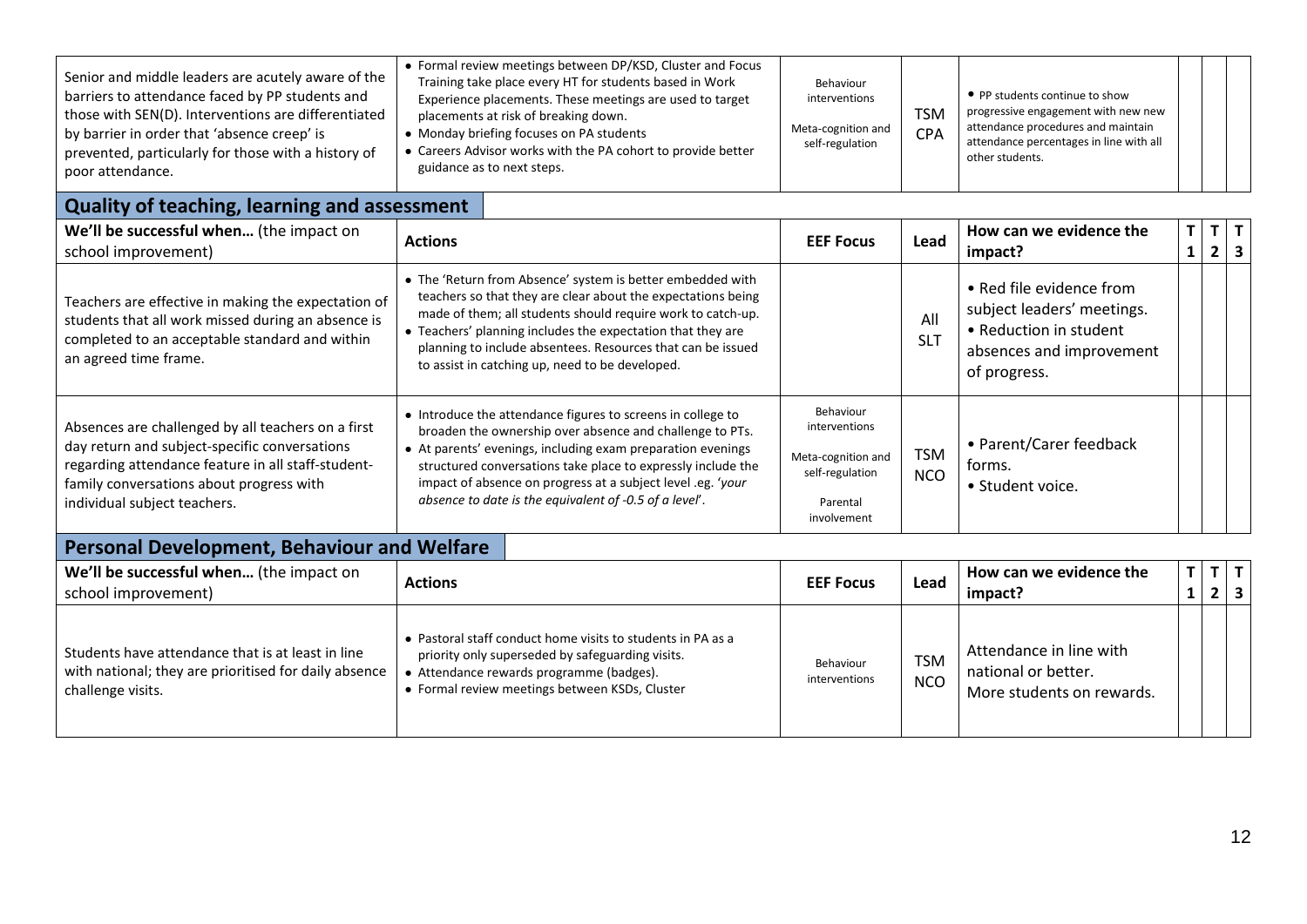| PP students and those with SEN(D) are no less able<br>to articulate where they are on a developmental<br>journey than their peers in mainstream are; they<br>know what their goals are and understand how to<br>achieve them. | • Introduction of Employability passport for students in Years<br>10 and 11 (trial); students receive core guidance about<br>progress.<br>• PP and SEN(D) students are targeted for early CEAIG from<br>Careers Advisor; Offsite students prioritised within this group. | Meta-cognition and<br>self-regulation<br>Feedback<br>Aspiration<br>interventions | GWR | • Recorded meetings with<br>LGM<br>• Number of offsite students<br>moving on to further<br>education pathways.<br>• Student voice surveys |  |  |
|-------------------------------------------------------------------------------------------------------------------------------------------------------------------------------------------------------------------------------|--------------------------------------------------------------------------------------------------------------------------------------------------------------------------------------------------------------------------------------------------------------------------|----------------------------------------------------------------------------------|-----|-------------------------------------------------------------------------------------------------------------------------------------------|--|--|
|-------------------------------------------------------------------------------------------------------------------------------------------------------------------------------------------------------------------------------|--------------------------------------------------------------------------------------------------------------------------------------------------------------------------------------------------------------------------------------------------------------------------|----------------------------------------------------------------------------------|-----|-------------------------------------------------------------------------------------------------------------------------------------------|--|--|

#### **Outcomes for students**

| We'll be successful when (the impact on<br>school improvement)                                                                                                                                                            | <b>Actions</b>                                                                                                                                                                                                                      | <b>EEF Focus</b>                                                             | Lead       | How can we evidence the<br>impact?                  | т | T<br>$\overline{2}$ | T  <br>$\overline{\mathbf{3}}$ |
|---------------------------------------------------------------------------------------------------------------------------------------------------------------------------------------------------------------------------|-------------------------------------------------------------------------------------------------------------------------------------------------------------------------------------------------------------------------------------|------------------------------------------------------------------------------|------------|-----------------------------------------------------|---|---------------------|--------------------------------|
| At the end of Year 11, progress for PP students and<br>those with SEN(D) who have attendance between<br>80% and 90% is in-line with national.                                                                             | • At each progress check, data for students that have<br>attendance within this range is analysed by KSDs. Where<br>progress is lower than expected, interventions are agreed at<br>Progress Team meetings and reviewed at next PC. | Behaviour<br>interventions<br>Parental<br>involvement<br>Small group tuition | <b>SLT</b> | • Line managers' meetings<br>• SLT meeting minutes. |   |                     |                                |
| All PP and SEN(D) students whose attendance is<br>below 90%, know what they want to do post 16<br>and understand what their next steps are. They all<br>secure an immediate onward destination when<br>they leave school. | • PP and SEN(D) students are targeted for early CEAIG from<br>Careers Advisor; Offsite students prioritised within this group.                                                                                                      | Aspiration<br>interventions<br>Meta-cognition and<br>self-regulation         | <b>NCO</b> | 0 NEET                                              |   |                     |                                |

## **The Sutton Trust, EEF Teaching and Learning Toolkit**

| <b>EEF T&amp;L Toolkit Focus</b>      | Cost         | Evidence strength                   | Impact (months) | Summary                                                         |
|---------------------------------------|--------------|-------------------------------------|-----------------|-----------------------------------------------------------------|
| 1. Meta-cognition and self-regulation |              | $\triangle$ $\triangle$ $\triangle$ | $+8$            | High impact for very low cost, based on extensive evidence      |
| 2. Feedback                           |              | $\triangle$ $\triangle$             | $+8$            | High impact for very low cost, based on moderate evidence       |
| 3. Collaborative learning             |              | NANA A                              | $+5$            | Moderate impact for very low cost, based on extensive evidence  |
| 4. Early years intervention           | <b>fffff</b> | $\triangle$ $\triangle$ $\triangle$ | $+5$            | Moderate impact for very high cost, based on extensive evidence |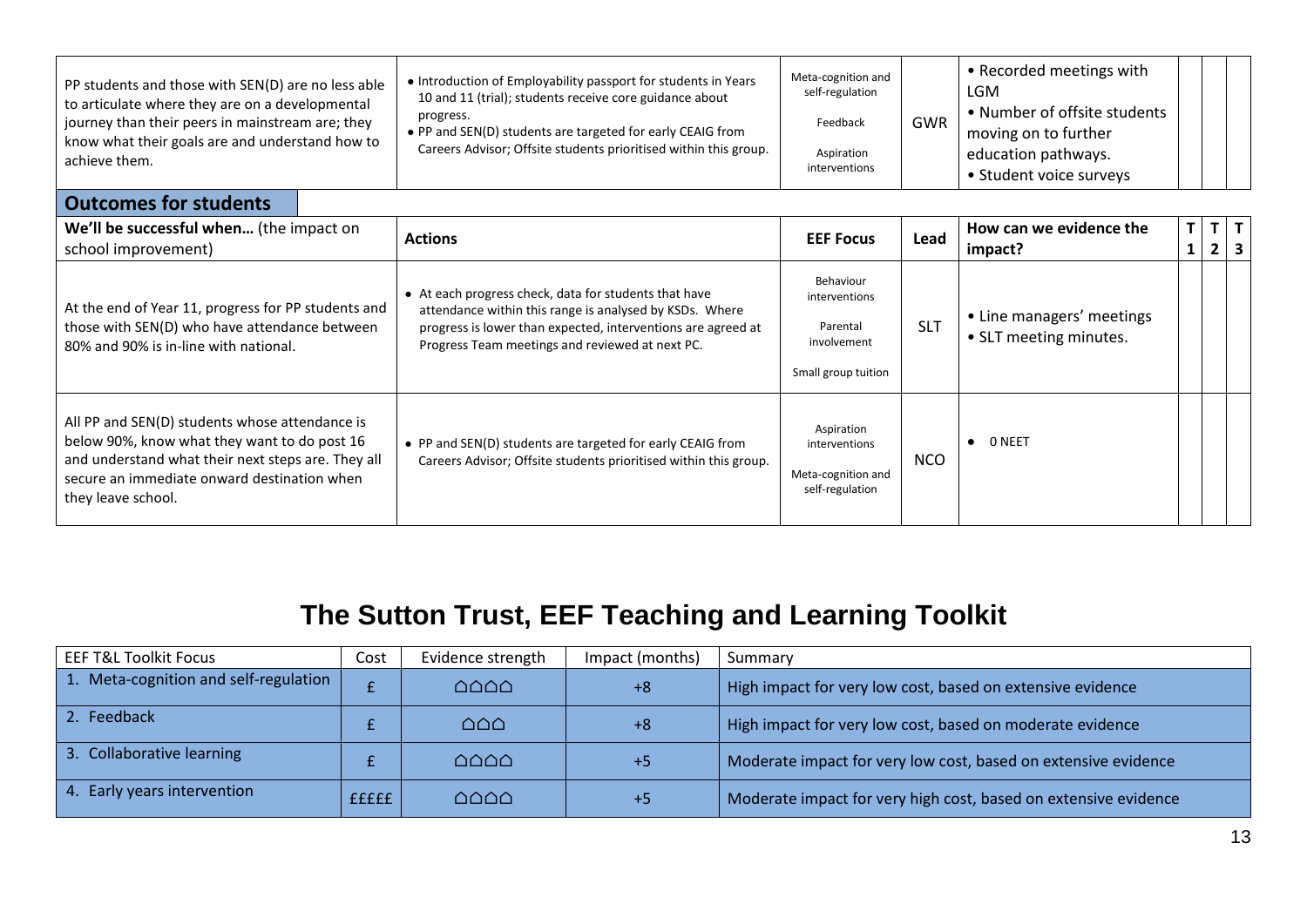| 5. One to one tuition               | <b>ffff</b> | $\triangle$ $\triangle$ $\triangle$       | $+5$ | Moderate impact for high cost, based on extensive evidence     |
|-------------------------------------|-------------|-------------------------------------------|------|----------------------------------------------------------------|
| 6. Oral language interventions      | £           | $\triangle \triangle \triangle$           | $+5$ | Moderate impact for very low cost, based on extensive evidence |
| 7. Peer tutoring                    | £           | $\triangle \triangle \triangle \triangle$ | $+5$ | Moderate impact for very low cost, based on extensive evidence |
| 8. Reading comprehension strategies | £           | $\triangle \triangle \triangle \triangle$ | $+5$ | Moderate impact for very low cost, based on extensive evidence |
| 9. Homework                         | £           | $\triangle$ $\triangle$                   | $+5$ | Moderate impact for very low cost, based on moderate evidence  |
| 10. Mastery learning                | £           | $\triangle$ $\triangle$                   | $+5$ | Moderate impact for very low cost, based on moderate evidence  |
| 11. Phonics                         | £           | $\triangle \triangle \triangle \triangle$ | $+4$ | Moderate impact for very low cost, based on extensive evidence |
| 12. Digital technology              | <b>fff</b>  | $\triangle$ $\triangle$ $\triangle$       | $+4$ | Moderate impact for moderate cost, based on extensive evidence |
| 13. Social and emotional learning   | <b>fff</b>  | $\triangle \triangle \triangle \triangle$ | $+4$ | Moderate impact for moderate cost, based on extensive evidence |
| 14. Outdoor adventure learning      | <b>fff</b>  | $\triangle$ $\triangle$                   | $+4$ | Moderate impact for moderate cost, based on moderate evidence  |
| 15. Small group tuition             | <b>fff</b>  | $\triangle$ $\triangle$                   | $+4$ | Moderate impact for moderate cost, based on limited evidence   |
| 16. Behaviour interventions         | <b>fff</b>  | $\triangle \triangle \triangle \triangle$ | $+3$ | Moderate impact for moderate cost, based on extensive evidence |
| 17. Individualised instruction      | £           | $\triangle$ $\triangle$                   | $+3$ | Moderate impact for very low cost, based on moderate evidence  |
| 18. Parental involvement            | <b>fff</b>  | $\triangle$ $\triangle$                   | $+3$ | Moderate impact for moderate cost, based on moderate evidence  |
| 19. Reducing class size             | ffff        | $\triangle$ $\triangle$                   | $+3$ | Moderate impact for high cost, based on moderate evidence      |
| 20.Summer schools                   | <b>fff</b>  | $\triangle$ $\triangle$ $\triangle$       | $+2$ | Low impact for moderate cost, based on extensive evidence      |
| 21. Arts participation              | ££          | $\triangle$ $\triangle$                   | $+2$ | Low impact for low cost, based on moderate evidence            |
| 22. Extending school time           | <b>fff</b>  | $\triangle$ $\triangle$                   | $+2$ | Low impact for moderate cost, based on moderate evidence       |
| 23. Learning styles                 | £           | $\triangle \triangle$                     | $+2$ | Low impact for very low cost, based on limited evidence        |
| 24. Sports participation            | £££         | $\triangle$ $\triangle$                   | $+2$ | Low impact for moderate cost, based on limited evidence        |